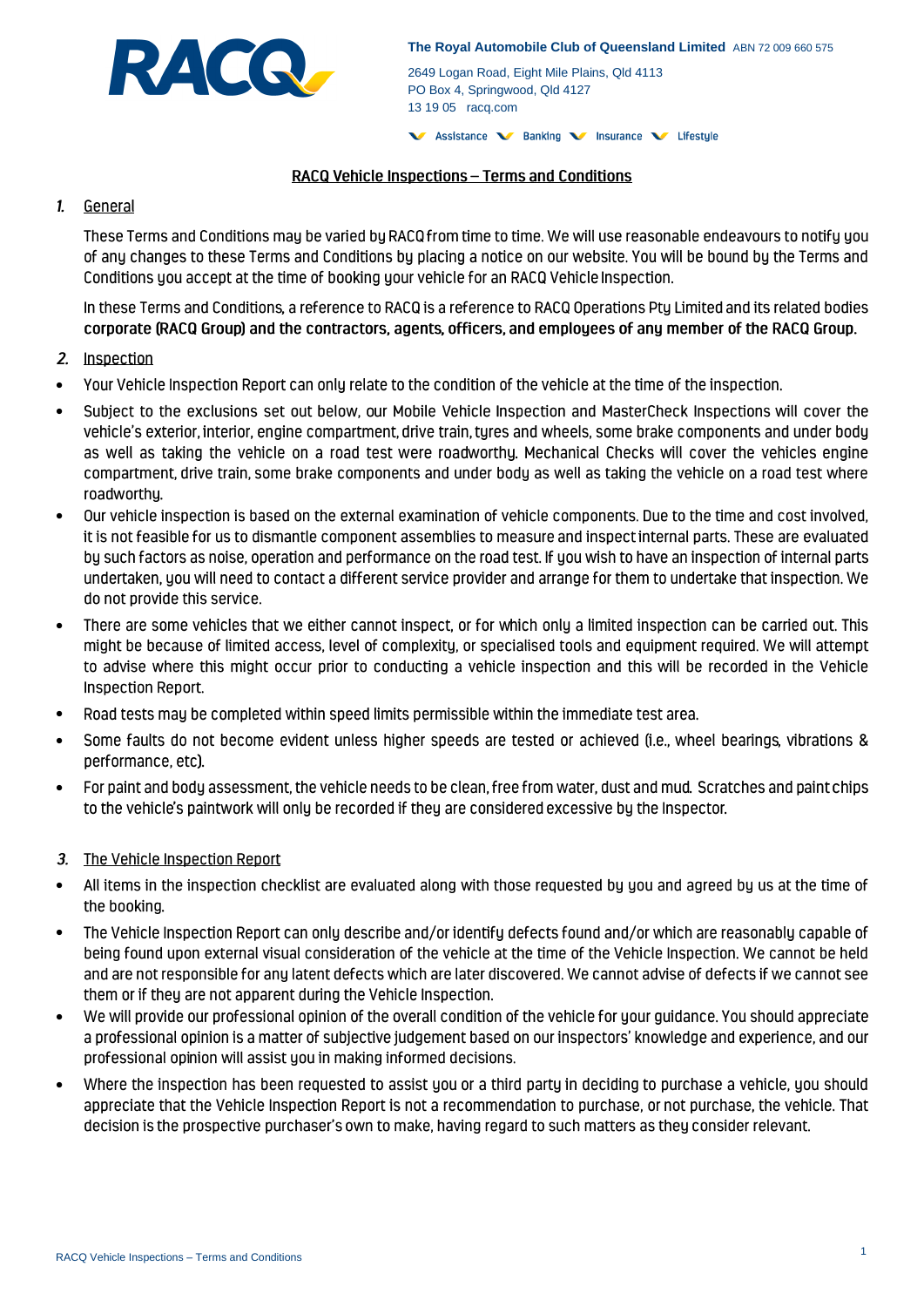

2649 Logan Road, Eight Mile Plains, Qld 4113 PO Box 4, Springwood, Qld 4127 13 19 05 racq.com

V Assistance V Banking V Insurance V Lifestyle

## 4. Exclusions

- Vehicle Inspection services that RACQ provide, may not be available in all areas. •
- The Vehicle Inspection Report will not tell you about hidden and concealed defects, intermittent problems not apparent • at the time of inspection, problems which cannot be identified on a visual inspection or unless parts of the vehicle are dismantled, or which become manifest after inspection. Items that are not checked as part of the inspection;
	- oil and fuel consumption o
	- source of oil leaks o
	- oil pump strainer for any build-up of sludge o
	- engine cylinder compression, o
	- vehicle electrics and electronics using specific diagnostic equipment o
	- bodywork water leaks or their source o
	- odometer accuracy o
	- timing belt/timing chain/cam belt o
	- brake pads, linings, and contact surfaces (Mobile Inspections) o
	- brake components that cannot be easily seen without removing or dismantling parts or covers. o
	- wheel alignment o
	- the life expectancy of exhaust systems, clutches, or dual mass flywheels o
	- operation of in car entertainment or media systems o
	- sound or radio reception o
	- the operation and accuracy of satellite navigation systems o
	- advanced driver assistance systems, electronic driving aids, radars, and sensors o
	- alarm systems or anti-theft devices o
	- the accuracy of in-car computer systems o
	- exhaust emissions, using gas analysing equipment, catalytic converters, LPG systems, diesel particular filter o sustems
	- air conditioning efficiency using specific diagnostic equipment o
	- the habitation area of motor homes or campervan section of the vehicle o
	- auxiliary batteries, hybrid batteries or power, electric vehicle batteries or power and remote-control batteries o
	- hybrid or electric vehicle charging equipment o
	- the quality of any repairs or replacements o
	- any manufacturer recalls or any other recalls that have affected, or may affect, the vehicle in any way o
	- non-standard or aftermarket accessories or parts as a result of personal modifications or otherwise o
	- o tyre pressures and tyre pressure monitoring systems
	- roof heights greater than 2.4m o
	- wheels that require removal on dual wheel axles o
	- age of tyres o
	- any type of bearing o
	- electric motors that propel the vehicle or electrics motors that are concealed o
	- locking differentials (diff locks) o
- We do not remove fixed items such as baby seats, seat covers, steering wheel covers, dash mats or other types of covers during the inspection.
- The inspection may not test the engine through the full operating temperature range of the engine, therefore some • issues which are only evident when cold may not be detectable when the engine is presented at full operating temperature.
- Any documents with the vehicle, such as the vehicle service records, vehicle owner's manual, damage reports and repair •records, are not inspected. We do not prepare those documents or verify their accuracy and so will not be making any assessment as to whether their contents are accurate.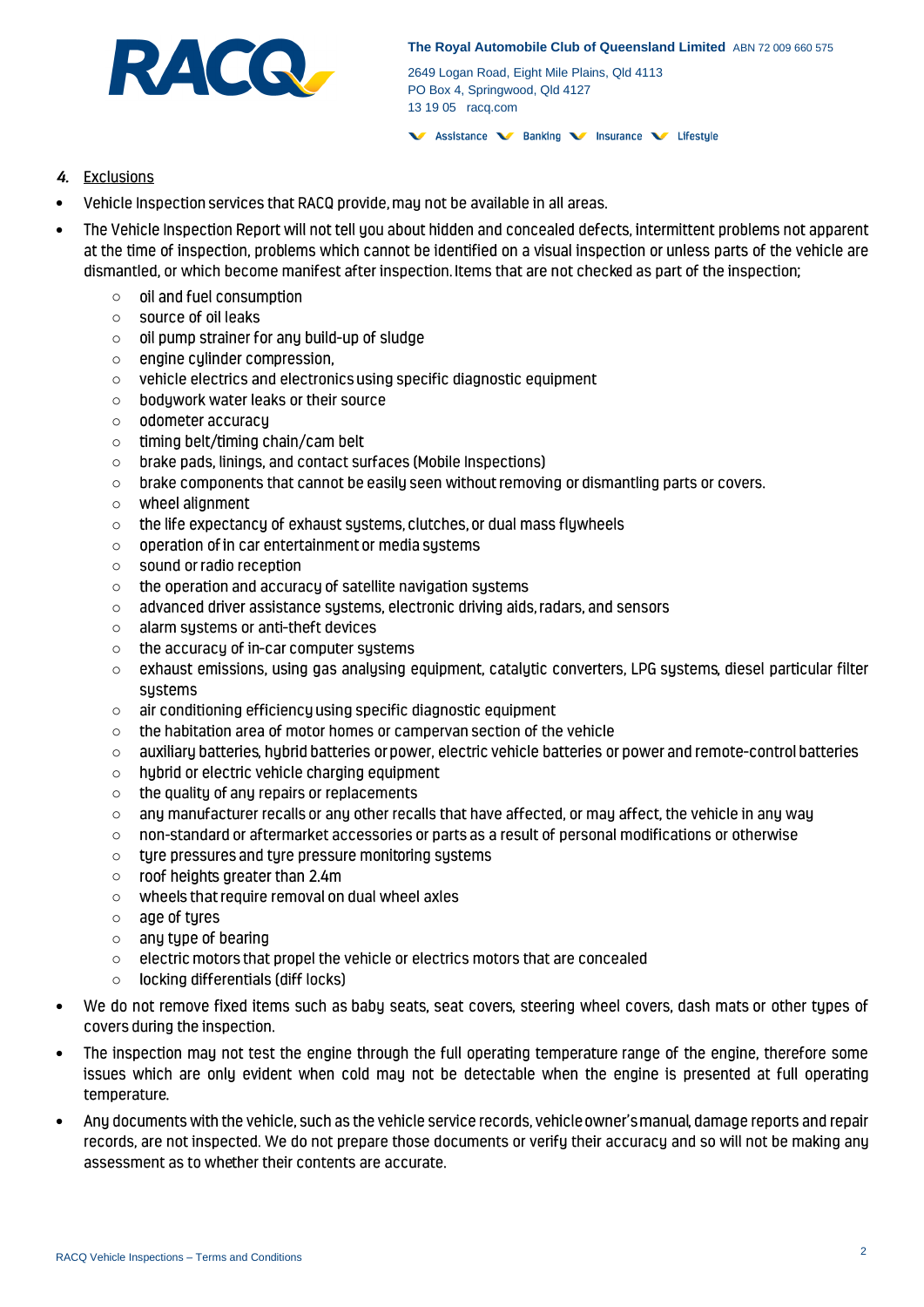

**The Royal Automobile Club of Queensland Limited** ABN 72 009 660 575

2649 Logan Road, Eight Mile Plains, Qld 4113 PO Box 4, Springwood, Qld 4127 13 19 05 racq.com

V Assistance V Banking V Insurance V Lifestyle

• 4x4 vehicles fitted with dual range transfer cases, and/or centre locking differentials are checked for engagement but are not driven in these settings to prevent damage to the vehicle's driveline. Proper testing of these components needs to be conducted on an unsealed surface in varying conditions which is not completed as part of this inspection.

## 5. Risk to Purchaser

- Due to the limitations on the detection and/or analysis of some faults, (those that are internal, concealed, or hidden, • and/or are not audible within the limitations of our road test) to purchase a vehicle without a warranty from the seller may expose the purchaser to significant risks.
- Some vehicles, including older vehicles, may contain serious internal, structural, or mechanical defects and/or hidden • corrosion. Whilst every care is taken to identify potential problems, you acknowledge that such defects may not be detectable from an external visual assessment. Older vehicles may also prove less reliable and need more frequent repairs/servicing than more modern vehicles, and these and other disadvantages in owning such a vehicle must be understood and accepted by you.
- Bu its nature, an inspection can only consider the vehicle as at the time of inspection. Defects may arise after the time • of the inspection, which defects were not identifiable at the time of inspection.

# 6. Fees and cancellations

- Fees and charges must be paid by major credit card at the time of booking the Vehicle Inspection. •
- We reserve the right to refuse to inspect or report on any vehicle.
- If you cancel the Vehicle Inspection with more than 24 hours' notice, you will receive a full refund. •
- If you cancel the Vehicle Inspection with less than 24 hours' notice, or our inspector attends the vehicle location, a • cancellation/attendance fee of \$60.00 will apply.

### 7. Booking times and Delaus

- We will not be liable for any delay in performing, or any failure to carry out a Vehicle Inspection to the extent that such • delay or failure results from events or circumstances outside our reasonable control.
- Depending on location and availability, timeframes may be changed at short notice. RACQ will make reasonable efforts • to get in contact with you to inform you of the timeframe change. In the event RACQ cannot get hold of you, we will get in contact with the seller/person on location and organise the inspection for an agreed time with them.

### 8. Complaints

In the event of a complaint or dissatisfaction, please contact RACQ Vehicle Inspections on telephone 1800 629 501. • Your complaint will be passed on to our Member Relations team. We should be given the opportunity to re-inspect the vehicle and may need to do so to deal with the complaint prior to any repairs being performed.

### 9. Statutory Warranty

- Our services come with guarantees that cannot be excluded under the Australian Consumer Law. For major failures with the service, you are entitled:
	- o to cancel your service contract with us; and
	- o to a refund for the unused portion, or to compensation for its reduced value.

You are also entitled to be compensated for any other reasonably foreseeable loss or damage.

If the failure does not amount to a major failure you are entitled to have problems with the service rectified in a reasonable time and, if this is not done, to cancel your contract and obtain a refund for the unused portion of the contract.